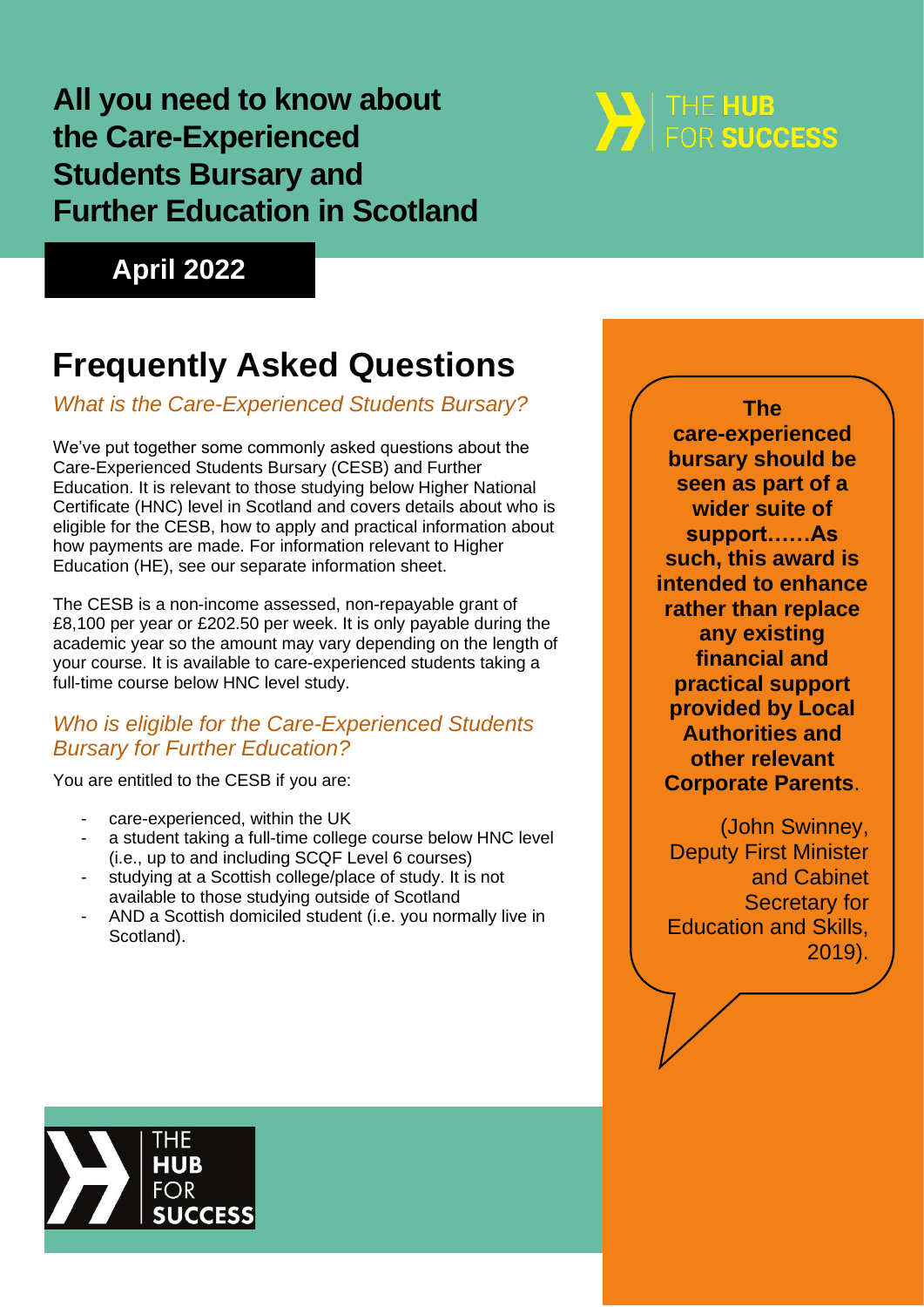#### *Am I care-experienced? What does this mean?*

If you are care-experienced you are someone who has been in care or 'looked-after' at any stage of your life, no matter how short (e.g. only temporarily or prior to adoption). Your care-experience could have been provided by a local authority (council), a religious organisation or a charity.

This care could be in one of many different settings, such as:

- foster care
- living with close family or friends under kinship care arrangements
- living at home with a compulsory supervision order
- living away from home with a compulsory supervision order
- living in residential care, secure care or a List D school, a borstal, a close support unit or a children's home
- formal care leaver (looked after on or after your 16<sup>th</sup> birthday under a formal order).

Students who were in informal care arrangements (for example, grandparents, aunts, uncles, family friends) do not automatically qualify for funding as care-experienced students in further education. However, the college may take a decision on an individual basis that you are eligible for the bursary.

Different types of care-experience can be described in different ways, and often this has changed over time.

Still unsure? You can contact the care-experienced named person at your college or the [HUB for Success](https://hubforsuccess.org/who-are-the-hub/) in confidence for further advice.

#### *What evidence do I need to show I am care-experienced?*

Once you have applied for the CESB you will need a signed letter from a professional person who can confirm you are care-experienced. This is usually someone from the social work service that was responsible for you.

Don't worry if you are not in contact with any relevant individuals as you can contact the local authority where you were 'looked after', try your doctor's surgery who can check your records, or any other organisation or charity that you were involved with at the time. The college will assess each application on a case by case basis to take into account your individual circumstances.

It can be hard to gather evidence particularly if you were in care or looked after a while ago. If you are struggling to get evidence, contact the local authority who looked after you, the care-experienced contact at your place of study or the **HUB [for Success](https://hubforsuccess.org/who-are-the-hub/)** for advice.

#### *What age must I be?*

You must be beyond your statutory school leaving date (for most students this will mean a minimum age of 16). There is no upper age limit for the CESB.

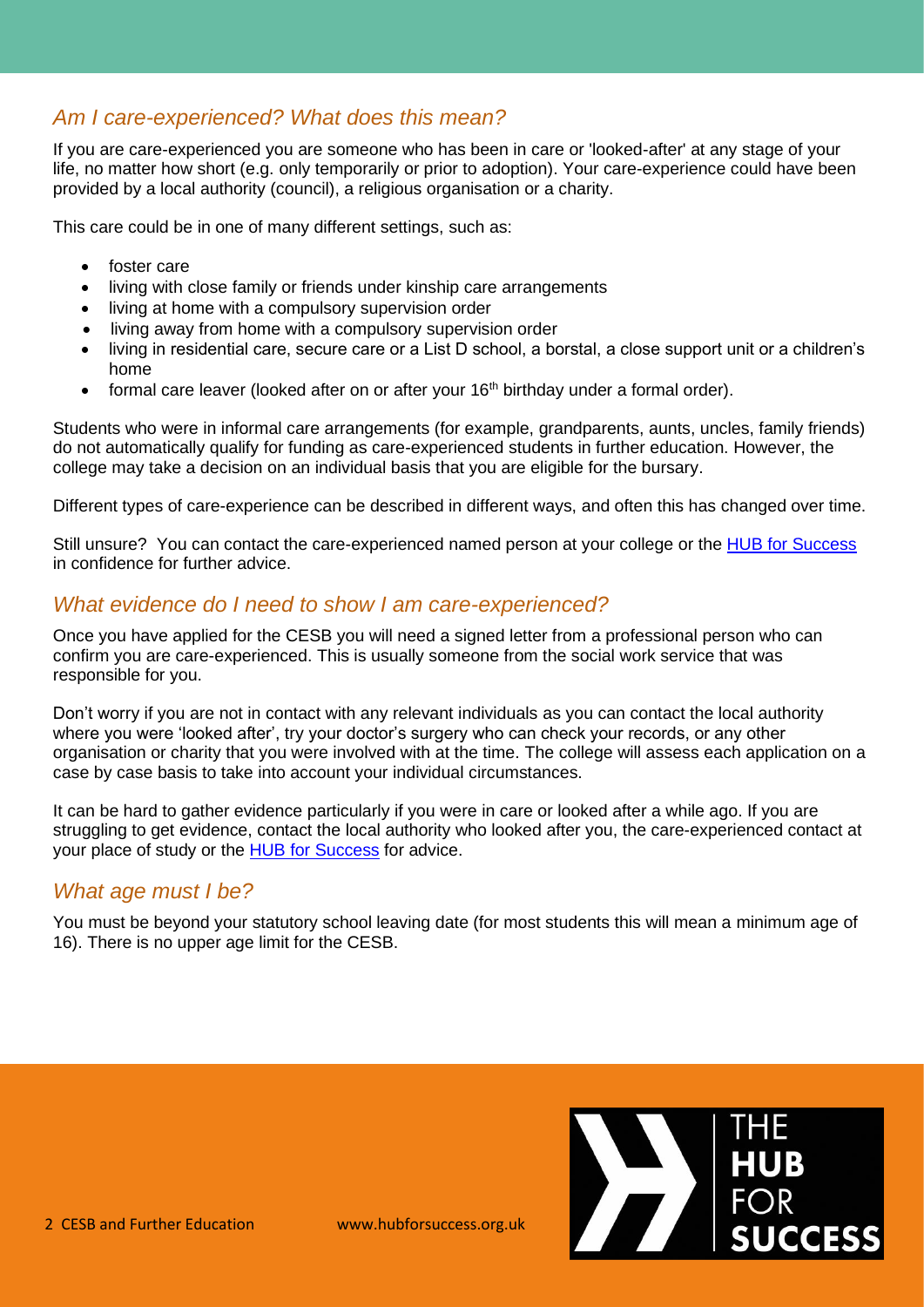#### *What if I am under 16 and starting college?*

If you are under 16 and aren't able to leave school until 20<sup>th</sup> December then you won't be able to apply for any college funding until after this date.

#### *Should I disclose my care-experience?*

If you want to access the CESB you need to tick the box on the college application form to let college know you are care-experienced. This does not mean you have to tell your personal care-experience; this is your private information. Ticking the box is important if you want to reach out for support. It is not compulsory, but you may miss out on vital support if you do not.

#### *How much is the CESB and why do I get this amount?*

The CESB is £8,100 per academic year or £205.50 per week. The amount may vary depending on the length of your course. It is a non-income assessed bursary and is based on the current living wage. It is designed to help support you with living costs you have whilst you study.

#### *Will I be better off staying on benefits?*

In most cases students on full-time further education courses will no longer be eligible to claim benefits such as Universal Credit or Housing Benefit. You may still be able to get Personal Independence Payment. However, you should contact the DWP or Citizens Advice Scotland for further advice on what benefits you might be entitled to whilst you are studying.

#### *How and when will my bursary be paid - when is my first payment?*

The bursary will be paid directly into your bank account. The bursary is paid in "arrears" which means after you have started your course, not before. You are normally paid 3 weeks after your course start date if you have formally enrolled and had positive engagement with the college

#### *What happens if I miss a class, a full day or more - will this impact on my bursary?*

It may impact on your bursary; you **must read and follow your college absence procedures.** College should look at each student's attendance and engagement on an individual basis before deciding whether a student will have their bursary deducted.

#### *Will college inform me if my bursary is to be deducted?*

Yes, you should receive written information and the opportunity to rectify this. Contact may be by SMS or email, so make sure the college has a valid phone number and email address.

#### *What if my attendance is not great, but I am submitting all my work on time, will I get my bursary?*

Guidance to colleges from the Scottish Funding Council (SFC) says, *'flexibility and discretion should be applied, and that care-experience should be treated as a protected characteristic'.* You should make sure that you have followed your college guidelines and if college staff authorise your absence, you will continue to receive your payments. You must stay in touch with your college so that flexible arrangements can be put in place.